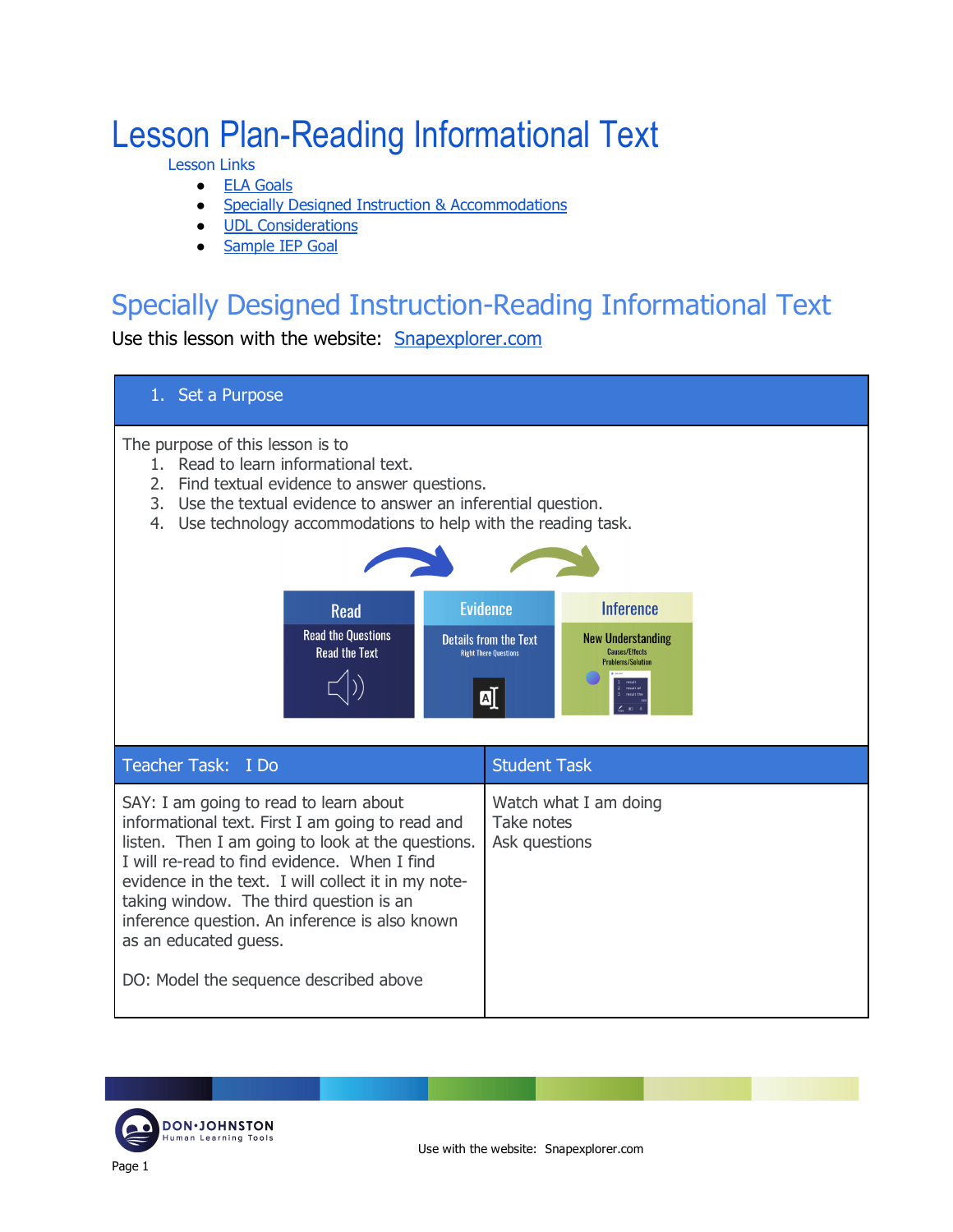| Teacher Task: We Do                                                                                                                                                                                                                                                                                                                                                                                                                                                                                                                                                                                                          | <b>Your Task</b>                                                                                                                                                                                                                                                                                                                                                                                          |
|------------------------------------------------------------------------------------------------------------------------------------------------------------------------------------------------------------------------------------------------------------------------------------------------------------------------------------------------------------------------------------------------------------------------------------------------------------------------------------------------------------------------------------------------------------------------------------------------------------------------------|-----------------------------------------------------------------------------------------------------------------------------------------------------------------------------------------------------------------------------------------------------------------------------------------------------------------------------------------------------------------------------------------------------------|
| Modify what you did in the I DO by<br>pausing/stopping and letting the student do part<br>of it. You can say things like<br>"Now it is your turn to try."<br>"What do you think we should do next"<br>"I will show you and then you can try it on your<br>own"                                                                                                                                                                                                                                                                                                                                                               | Listen and watch the text read to you.<br>Pause the reader if you need to think about<br>something<br>Reread the text - whole or part if you don't<br>understand something<br>Ask yourself the question "what is evidence?"                                                                                                                                                                               |
| Teacher Task: You Do                                                                                                                                                                                                                                                                                                                                                                                                                                                                                                                                                                                                         | <b>Your Task</b>                                                                                                                                                                                                                                                                                                                                                                                          |
| Support and encourage your students as they<br>work independently                                                                                                                                                                                                                                                                                                                                                                                                                                                                                                                                                            | Your task:<br><b>Read</b><br>Read and Listen to the Text<br><b>Evidence</b><br>Find the questions and highlight them which will<br>move them to the note-taking window.<br>Find text evidence, highlight, add to eOrganizer<br><b>Inference Question</b> (Question #3)<br>Using the text evidence you have gathered and<br>what you know, write a sentence or a short<br>paragraph to answer Question #3. |
| Turn in your work<br>Ask the student to finish and send you the<br>document by email or uploading it to your<br>classroom.                                                                                                                                                                                                                                                                                                                                                                                                                                                                                                   | When done, go to the<br>$Q_{\rm{max}}$<br>"snowman" (3 dots)<br>Print or download and upload to your google drive.                                                                                                                                                                                                                                                                                        |
| <b>Teacher Task: Next Steps</b>                                                                                                                                                                                                                                                                                                                                                                                                                                                                                                                                                                                              |                                                                                                                                                                                                                                                                                                                                                                                                           |
| <b>Reading: Repeat with other texts/assignments</b><br>in general education classes.<br>Collaborative Learning-Repeat with another<br>teacher/class. General Educator can deliver the<br>I Do and We Do sections while the Special<br>Educator/Therapist supports individual students.<br><b>Social Emotional/Behavior/Transition:</b><br>Discuss how the tools supported the students'<br>learning.<br>Discuss self-advocacy strategies for using Snap<br>& Read other classes.<br>Transition goals: How will these tools be<br>useful in your current classes and eventually<br>your college classes or in a work setting. | You have assigned reading in many of your<br>classes. Pick a class and a homework assignment<br>where you need to read and answer questions.<br>Using the strategies we practiced, try this in one<br>of your classes.                                                                                                                                                                                    |

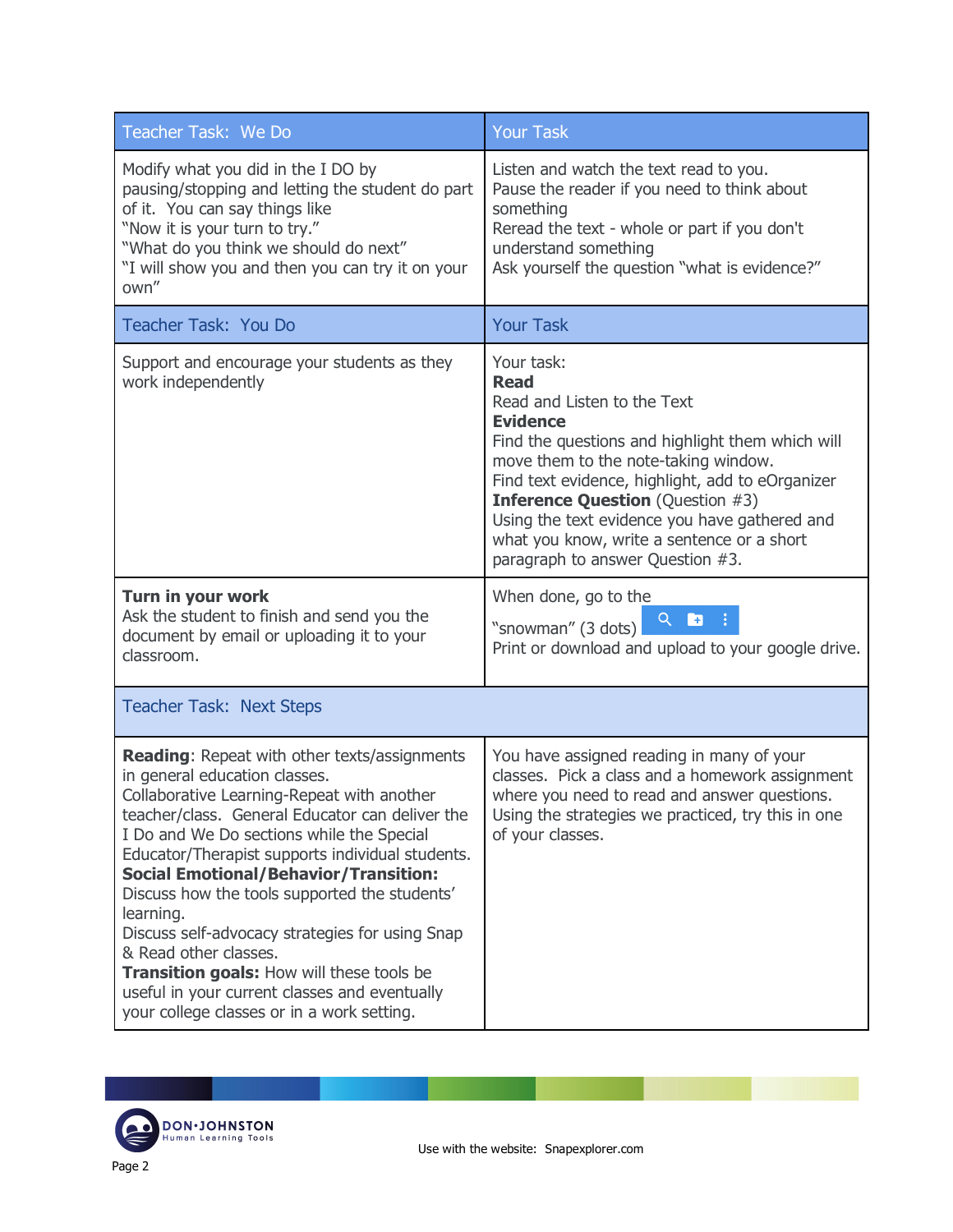## ELA Standard Alignment

- Key Ideas & Details: Informational Text
- Range of Reading Level and Text Complexity

## Specially Designed Instruction & Accommodations

| <b>IEP-Determined Adaptations to</b><br>Content                                                                                                                                                                                                                                                                          | <b>Research-Based Methodology</b>                                                                                                                                                                                                              | Delivery of<br><b>Instruction</b>                        |
|--------------------------------------------------------------------------------------------------------------------------------------------------------------------------------------------------------------------------------------------------------------------------------------------------------------------------|------------------------------------------------------------------------------------------------------------------------------------------------------------------------------------------------------------------------------------------------|----------------------------------------------------------|
| Modified text:<br>Image Supported<br>Simplified<br>Questions easily accessible<br>Readaloud<br>Assistive Technology: Text-to-speech<br>eHighlighter and eOrganizer to<br>organize questions and textual<br>evidence and cite evidence<br>Word Prediction with Topic Dictionary<br>to support Writing notes for inference | <b>Gradual Release Model</b><br>https://www.readingrockets.or<br>g/blogs/shanahan-<br>literacy/gradual-release-<br>responsibility-and-complex-text<br>I Do - Direct Instruction<br>We Do - Guided Instruction<br>You Do - Independent Practice | eLearning<br>Face to Face<br>Small Group<br>Pre-teaching |

### Sample IEP Goals:

#### **Reading: Sample Standards-based ELA reading goal:**

Given digital text and a text reader with citation tools, by (date) student will cite a minimum of 3 pieces of textual evidence from an informational text at their independent reading level and explain how the evidence supports the claim scoring 75% or higher on a teacher rubric.

#### **Social Emotional/Behavior Goal**

Self-Advocacy: Given Assistive Technology & Accommodations, student will identify and advocate use of tools and strategies as evidenced by 4 outline/notes turned in as assignments.

#### **Transition Goal**

Given direct instruction and guided practice using assistive technology for reading assignments, student will use 1-4 different tools independently in 4 different reading assignments.